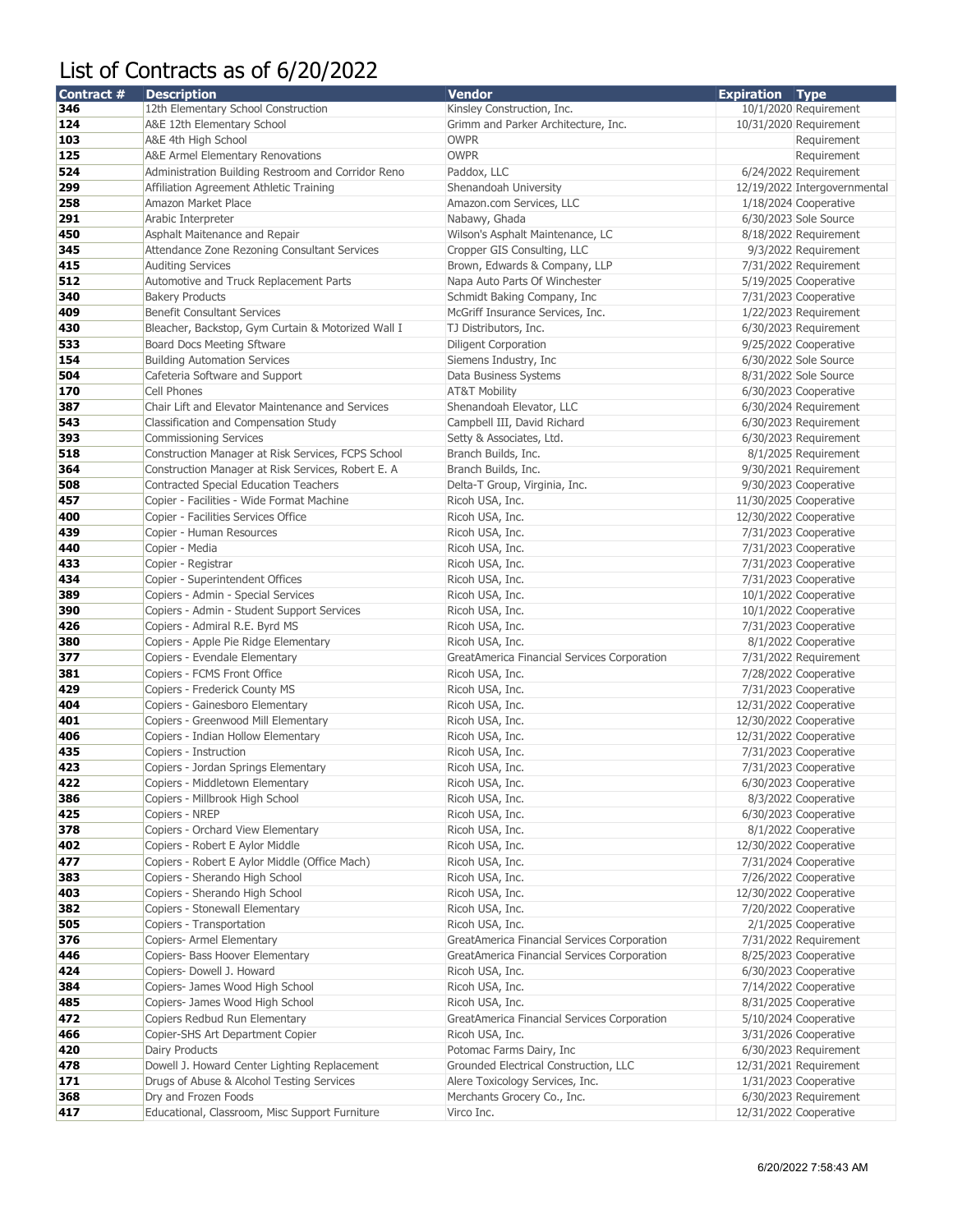## List of Contracts as of 6/20/2022

| Contract # | <b>Description</b>                                                          | Vendor                                        | <b>Expiration Type</b> |                                                 |
|------------|-----------------------------------------------------------------------------|-----------------------------------------------|------------------------|-------------------------------------------------|
| 539        | Equipment Only - Sherando High School Heat Pump Re                          | Havtech Parts Division LLC                    |                        | 12/31/2022 Requirement                          |
| 172        | <b>Facility Solutions</b>                                                   | Cintas Corporation #386                       | 10/20/2023 Cooperative |                                                 |
| 436        | <b>Faster Software</b>                                                      | TT Faster, LLC                                |                        | 2/13/2023 Cooperative                           |
| 351        | Financial Advising for 403B/457 Program                                     | CAPFinancial Partners, LLC                    |                        | 6/30/2023 Sole Source                           |
| 488        | Fire and Security Alarm Inspection and Monitoring                           | BK Security and Home Automation, Inc.         |                        | 6/30/2023 Requirement                           |
| 481        | Food Safety and Sanitation Systems                                          | Food Safety Solutions, Inc.                   |                        | 6/30/2022 Sole Source                           |
| 365        | Fresh Produce                                                               | USA Produce And Seafood, Inc.                 |                        | 6/30/2023 Requirement                           |
| 475        | Frozen Pizza Products                                                       | Nardone Bros. Baking Co.                      |                        | 6/30/2023 Cooperative                           |
| 391        | Geotechnical, Testing and Inspection Services                               | Triad Engineering, Inc.                       |                        | 6/30/2023 Requirement                           |
| 392        | Geotechnical, Testing, and Inspection Services                              | <b>ECS Mid-Atlantic, LLC</b>                  |                        | 6/30/2023 Requirement                           |
| 177        | <b>GPS Tracking Services</b>                                                | Education Logistics, Inc.                     |                        | 6/30/2022 Sole Source                           |
| 536        | <b>GPS Tracking Services</b>                                                | Education Logistics, Inc.                     |                        | 5/17/2023 Cooperative                           |
| 501        | <b>Graduation Supplies</b>                                                  | The Roudabush Group, Inc.                     |                        | 6/30/2023 Requirement                           |
| 405        | <b>Health and Wellness Services</b>                                         | CareTeam, LLC                                 |                        | 5/20/2023 Cooperative                           |
| 254        | HVAC and Refrigeration Parts and Supplies                                   | Southern Refrigeration Corp                   |                        | 6/30/2022 Sole Source                           |
| 523        | HVAC Improvements for Armel Elementary School                               | Paramount Mechanical Corp.                    |                        | 2/3/2023 Requirement                            |
| 522        | HVAC Improvements for Middletown Elementary School                          | Hammerhead Construction of Virginia, Inc.     |                        | 2/3/2023 Requirement                            |
| 418        | HVAC Maintenance and Repair Services                                        | Riddleberger Bros., Inc.                      |                        | 4/30/2023 Cooperative                           |
| 502        | <b>Ice Cream Products</b>                                                   | Garber Ice Cream Co Inc                       |                        | 6/30/2023 Requirement                           |
| 546        | <b>IEP Online Software</b>                                                  | Public Consulting Group, Inc.                 | 3/29/2027 MOU          |                                                 |
| 408        | Information Technology Equipment - Dell                                     | Dell Marketing, L.P.                          |                        | 8/21/2022 Cooperative                           |
| 534        | Information Technology Products                                             | CDW Government, LLC                           |                        | 2/28/2023 Cooperative                           |
| 540        | Installation of Heat Pumps and Console Units at Sh                          | Acme Mechanical Contractors of VA Inc         |                        | 12/31/2022 Requirement                          |
| 314        | Instructional Supplies and Related Products and Se                          | Kurtz Bros., Inc.                             |                        | 6/30/2023 Requirement                           |
| 287        | Interpreting and Translation Services                                       | Rodriguez, Jacqueline                         |                        | 6/30/2023 Sole Source                           |
| 288        | Interpreting and Translation Services                                       | Chen, Hsin-Yi                                 |                        | 6/30/2023 Sole Source                           |
| 334        | i-Ready Licenses & Professional Development                                 | Curriculum Associates, LLC                    |                        | 10/2/2022 Sole Source                           |
| 506        | Janitorial and Sanitation Supplies and Services                             | Weiss Bros. of Hagerstown, LLC                |                        | 5/31/2023 Cooperative                           |
| 479        | <b>JWMS Copiers (DSI)</b>                                                   | GreatAmerica Financial Services Corporation   |                        | 7/1/2024 Cooperative                            |
| 313        | Leased Fiber Services (WAN)                                                 | <b>Comcast Holdings Corporation</b>           |                        | 3/18/2024 Requirement                           |
| 206        | <b>LFCC - Career Coach HS Locations</b>                                     | Laurel Ridge Community College                | 6/30/2023 MOU          |                                                 |
| 273        | Mailing Machines & Related Equipment                                        | Quadient, Inc.                                |                        | 5/17/2022 Cooperative                           |
| 419        | Medical, Dental, Pharmacy and Reinsurance Services                          | Anthem Blue Cross Blue Shield                 |                        | 9/30/2022 Requirement                           |
| 473        | Modular Buildings and Classrooms Leases                                     | McGrath RentCorp and Subsidiaries             | 10/31/2025 Cooperative |                                                 |
| 495        | Motor Oils, Lubricants, Grease and related Items                            | Tilley Chemical Co., Inc.                     | 11/10/2022 Cooperative |                                                 |
| 491        | <b>Music Therapy</b>                                                        | Gifted Intermediate Holdings II, Inc.         |                        | 6/30/2022 Cooperative                           |
| 490        | <b>Music Therapy Services</b>                                               | Sunbelt Staffing, LLC                         |                        | 6/30/2022 Cooperative                           |
| 492        | Music Therapy Services ProCare Therapy                                      | New Direction Solutions LLC                   |                        | 6/30/2022 Cooperative                           |
| 432        | Natural Gas                                                                 | WGL Energy Services, Inc.                     |                        | 7/31/2022 Cooperative                           |
| 537        | Natural Gas Supply                                                          | WGL Energy Services, Inc.                     |                        | 5/31/2023 Cooperative                           |
| 525        | <b>Network Products &amp; Services</b>                                      | ePlus Technology, Inc.                        | 12/13/2023 Cooperative |                                                 |
| 542        | NREP HVAC Improvements                                                      | Paramount Mechanical Corp.                    |                        | 5/11/2023 Requirement                           |
| 330        | Nutrition Services Paper and Plastic Products                               | Weiss Bros. of Hagerstown, LLC                |                        | 6/30/2022 Requirement                           |
| 282        | OEM parts and service                                                       | Alban Tractor, LLC                            |                        | 6/30/2018 Sole Source                           |
| 357        |                                                                             | Office Depot, Inc.                            |                        | 9/30/2023 Cooperative                           |
| 510        | <b>Office Products</b><br>On Demand Trade Services: Mechanical and Plumbing | Blauch Brothers, Inc.                         |                        | 9/8/2022 Cooperative                            |
| 503        | OT, PT, SLP                                                                 | The Stepping Stones Group LLC                 |                        | 6/30/2022 Cooperative                           |
| 328        | Pest Management Services                                                    | Home Paramount Pest Control                   |                        | 6/30/2023 Requirement                           |
| 483        | Petroleum Products                                                          | Quarles Petroleum, Inc.                       |                        | 6/30/2023 Requirement                           |
| 447        | Pharmacy & Prescription Benefits & Discount Mgmt.                           | Remedy Analytics, Inc.                        |                        | 9/30/2023 Cooperative                           |
| 310        | Photography Services                                                        | Lifetouch National School Studios, Inc.       |                        | 6/30/2023 Requirement                           |
| 311        | Photography Services                                                        | Victor O'Neill Studios, LLC                   |                        | 6/30/2023 Requirement                           |
| 312        | Photography Services                                                        | Strawbridge Studios, Inc.                     |                        | 6/30/2023 Requirement                           |
| 186        | Plumbing Equipment, Supplies and Services                                   | Ferguson Enterprises, Inc.                    | 10/31/2022 Cooperative |                                                 |
| 541        | Polish, Czechoslovakian&Slovakian Int & Trans Svs                           | Banasova, Mariana                             |                        | 6/30/2023 Sole Source                           |
| 187        | Procurement Cards                                                           | <b>Bank Of America</b>                        |                        | 8/31/2023 Cooperative                           |
| 360        | Professional A/E Services for Planning, Design, an                          | RRMM Architects, PC                           |                        |                                                 |
| 474        | Professional A/E Services for Planning, Design, an                          | RRMM Architects, PC                           |                        | 12/31/2021 Requirement<br>8/25/2025 Requirement |
|            | Safe Email and Storage Accounts                                             |                                               |                        | 7/31/2024 Cooperative                           |
| 511<br>358 | SafeSchools Employee Training                                               | Gaggle.net, Inc.<br>Scenario Learning, LLC    |                        | 6/30/2023 Sole Source                           |
| 275        | School Based Physical Therapy Services                                      | EDU Healthcare, LLC                           |                        | 6/30/2022 Requirement                           |
|            |                                                                             |                                               |                        |                                                 |
| 421<br>410 | School Bus Seat Repair<br>School Psychologist Services                      | Kingmor Supply, Inc.<br>Sunbelt Staffing, LLC |                        | 6/30/2023 Sole Source<br>6/30/2022 Cooperative  |
|            |                                                                             |                                               |                        |                                                 |
| 369        | Short & Long Term Disability Program for Hybrid                             | <b>Standard Insurance Company</b>             | 12/31/2022 Cooperative |                                                 |
| 361        | Sign Language Interpreting Services                                         | Stillman Solutions Team, LLC                  |                        | 6/30/2023 Requirement                           |